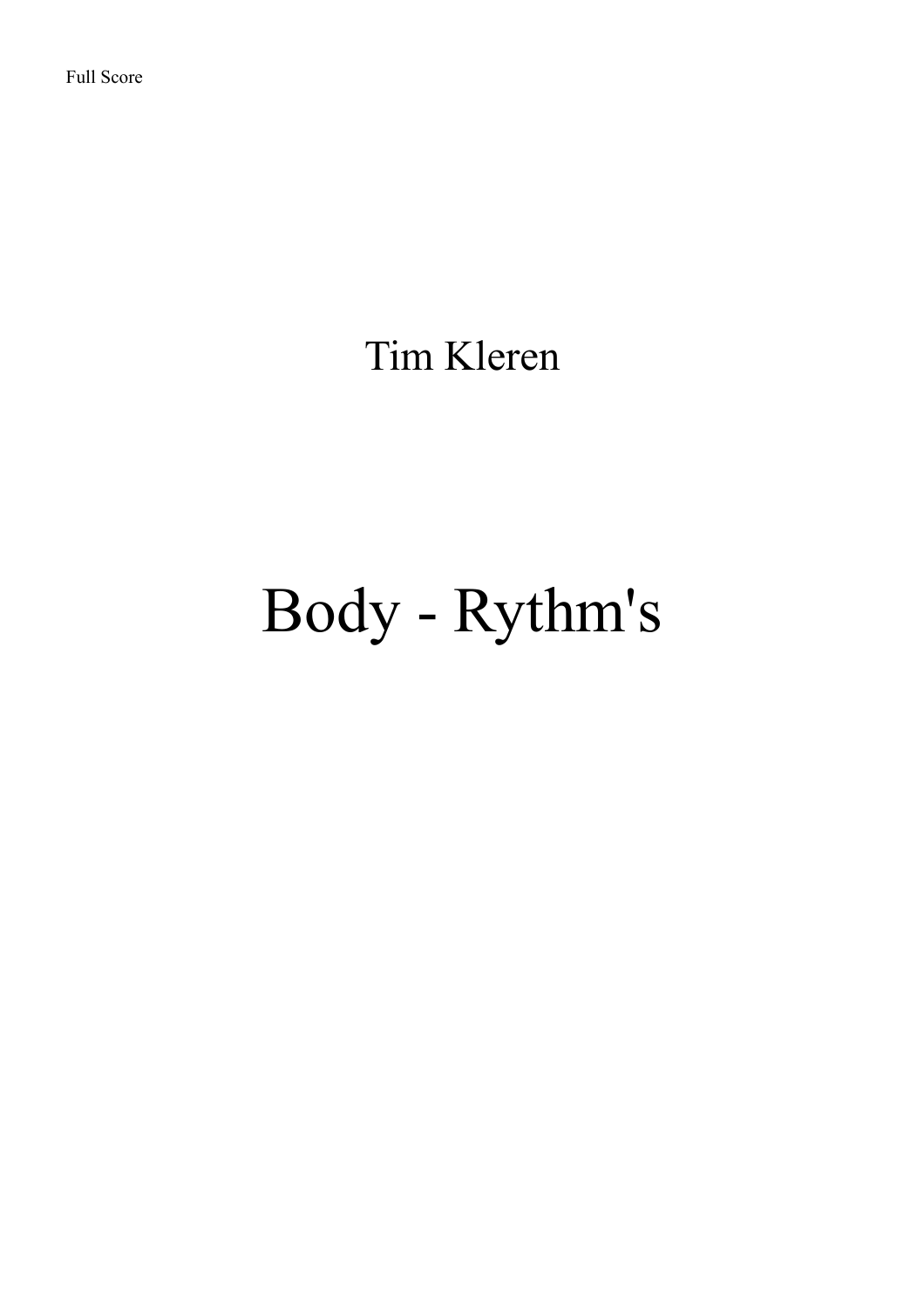This small body percussion piece has been written for youth band. The goal was giving them the chance to see how funny it can be, playing percussion without percussion instruments.

Last measure: Let your body fall down to the knees, after the clapping movment.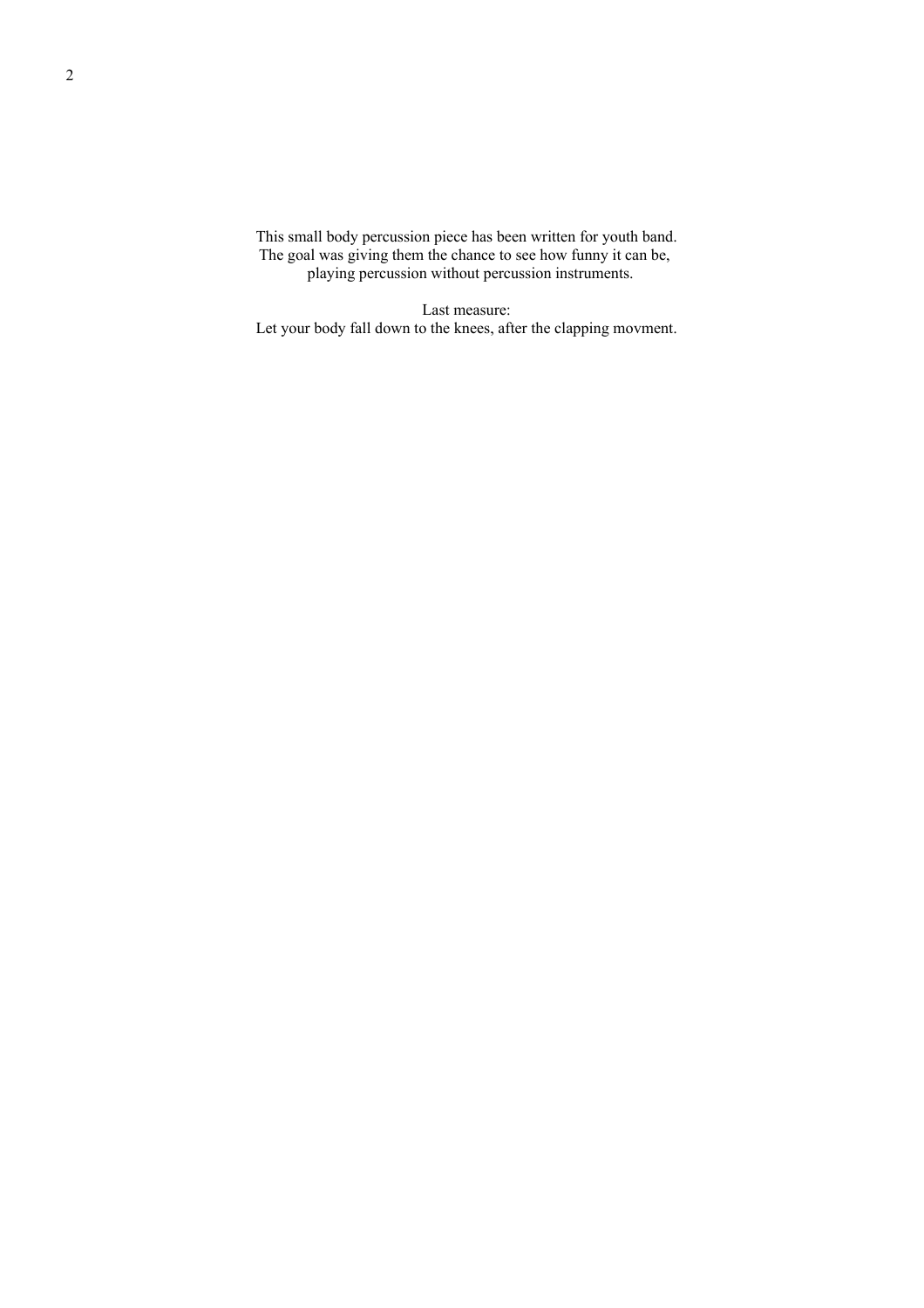

 $\label{eq:Cor2} \begin{minipage}{.4\linewidth} \textbf{Copyright} @ 2018 by \textbf{STAR} \textbf{MUSIC PUBLISHING} \\ \textbf{All rights reserved - International copyright secured} \end{minipage}$